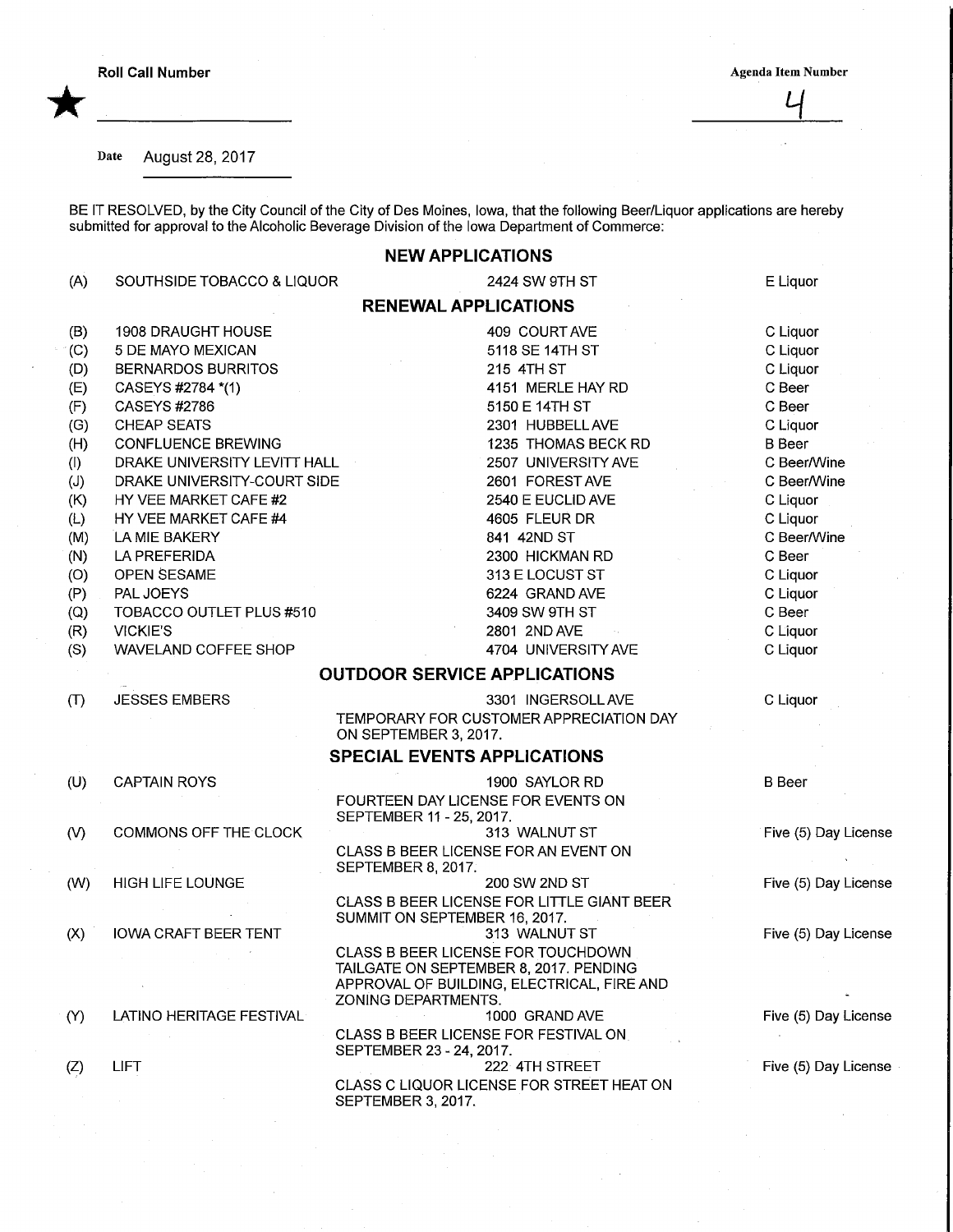\*

Agenda Item Number

Date August 28, 2017

Moved by to adopt.

| <b>COUNCILACTION</b>  | <b>YEAS</b> | <b>NAYS</b> | <b>PASS</b>     | <b>ABSENT</b> | <b>CERTIFICATE</b>                                                  |
|-----------------------|-------------|-------------|-----------------|---------------|---------------------------------------------------------------------|
| <b>COWNIE</b>         |             |             |                 |               |                                                                     |
| <b>COLEMAN</b>        |             |             |                 |               | I, DIANE RAUH, City Clerk of said City hereby certify that at a     |
| <b>GATTO</b>          |             |             |                 |               | meeting of the City Council of said City of Des Moines, held on the |
| <b>GRAY</b>           |             |             |                 |               | above date, among other proceedings the above was adopted.          |
| <b>HENSLEY</b>        |             |             |                 |               |                                                                     |
| <b>MOORE</b>          |             |             |                 |               |                                                                     |
| <b>WESTERGAARD</b>    |             |             |                 |               |                                                                     |
| <b>TOTAL</b>          |             |             |                 |               | IN WITNESS WHEREOF, I have hereunto set my hand and affixed         |
| <b>MOTION CARRIED</b> |             |             | <b>APPROVED</b> |               | my seal the day and year first above written.                       |
|                       |             |             |                 | Mayor         | <b>City Clerk</b>                                                   |